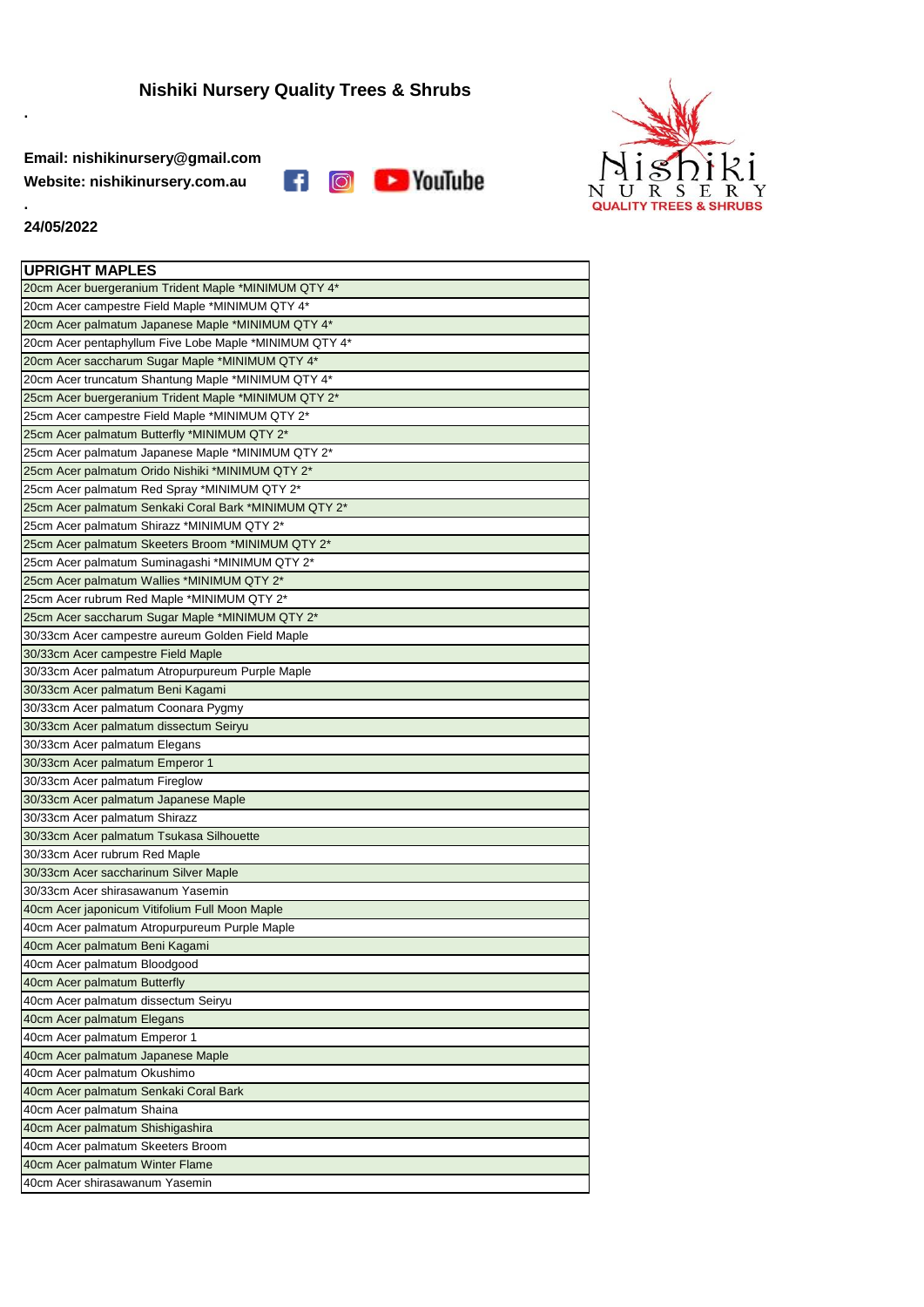| 50cm Acer palmatum Bloodgood                                     |
|------------------------------------------------------------------|
| 50cm Acer palmatum Emerald Sunset                                |
| 50cm Acer palmatum Emperor 1                                     |
| 50cm Acer palmatum Osakazuki                                     |
| 50cm Acer palmatum Senkaki Coral Bark                            |
| 50cm Acer x. freemanii cv. Jeffersred Autumn Blaze               |
| 90L Acer palmatum Emerald Sunset                                 |
| 90L Acer palmatum Senkaki Coral Bark                             |
|                                                                  |
| <b>WEEPING MAPLES</b>                                            |
| 110L Acer palmatum dissectum Carls Autumn Yellow                 |
| 110L Acer palmatum dissectum Inaba Shidare                       |
| 33cm Acer palmatum dissectum Crimsonwave PBR                     |
| 33cm Acer palmatum dissectum Ellen Trained Up                    |
| 33cm Acer palmatum dissectum Inaba Shidare                       |
| 33cm Acer palmatum Nishiki Fountain                              |
| 40cm Acer palmatum dissectum Crimson Queen                       |
| 40cm Acer palmatum dissectum Emerald Lace                        |
| 40cm Acer palmatum dissectum Palmatifidum                        |
| 50cm Acer palmatum dissectum Autumn Fire                         |
| 50cm Acer palmatum dissectum Bronze Wing                         |
| 50cm Acer palmatum dissectum Carls Autumn Yellow                 |
| 50cm Acer palmatum dissectum Ellen                               |
| 50cm Acer palmatum dissectum Filigree Rouge                      |
| 50cm Acer palmatum dissectum Germaines Gyration                  |
| 50cm Acer palmatum dissectum Green Globe                         |
| 50cm Acer palmatum dissectum Inaba Shidare                       |
| 50cm Acer palmatum dissectum Orangeola                           |
| 50cm Acer palmatum Nishiki Fountain                              |
|                                                                  |
| 50cm Acer palmatum Omurayama                                     |
| 90L Acer palmatum dissectum Ellen                                |
| 90L Acer palmatum dissectum Emerald Lace                         |
| 90L Acer palmatum dissectum Germaines Gyration                   |
| 90L Acer palmatum dissectum Green Globe                          |
| 90L Acer palmatum dissectum Inaba Shidare                        |
| 90L Acer palmatum dissectum Orangeola                            |
| 90L Acer palmatum Nishiki Fountain                               |
|                                                                  |
| <b>STANDARD MAPLES</b>                                           |
| 33cm Acer campestre Nishikis Nana Dwarf Field Maple Standard     |
| 40cm Acer platanoides Globosum Norway Maple 1.8m Standard        |
| 50cm Acer palmatum Shaina Standard                               |
|                                                                  |
| <b>BONSAI</b>                                                    |
|                                                                  |
| <b>BIRCH</b>                                                     |
| 14cm Betula pendula Silver Birch *MINIMUM QTY 12*                |
| 20cm Betula pendula fastigiata Upright Silver Birch (Pyramid)    |
| 20cm Betula pendula Silver Birch *MINIMUM QTY 4*                 |
| 25cm Betula nigra Summer Cascade River Birch *MINIMUM QTY 2*     |
| 25cm Betula pendula Silver Birch *MINIMUM QTY 2*                 |
| 30/33cm Betula pendula fastigiata Upright Silver Birch (Pyramid) |
| 30/33cm Betula pendula Silver Birch                              |
| 30/33cm Betula pendula Wades Golden Birch                        |
| 40cm Betula pendula Dalecarlica Cut Leaf Birch                   |
| 40cm Betula pendula fastigiata Upright Silver Birch (Pyramid)    |
| 40cm Betula pendula Silver Birch                                 |
| 40cm Betula utilis Jacquemontii Jermyns Birch                    |
| 50cm Betula pendula Silver Birch                                 |
| 90L Betula pendula Silver Birch                                  |
|                                                                  |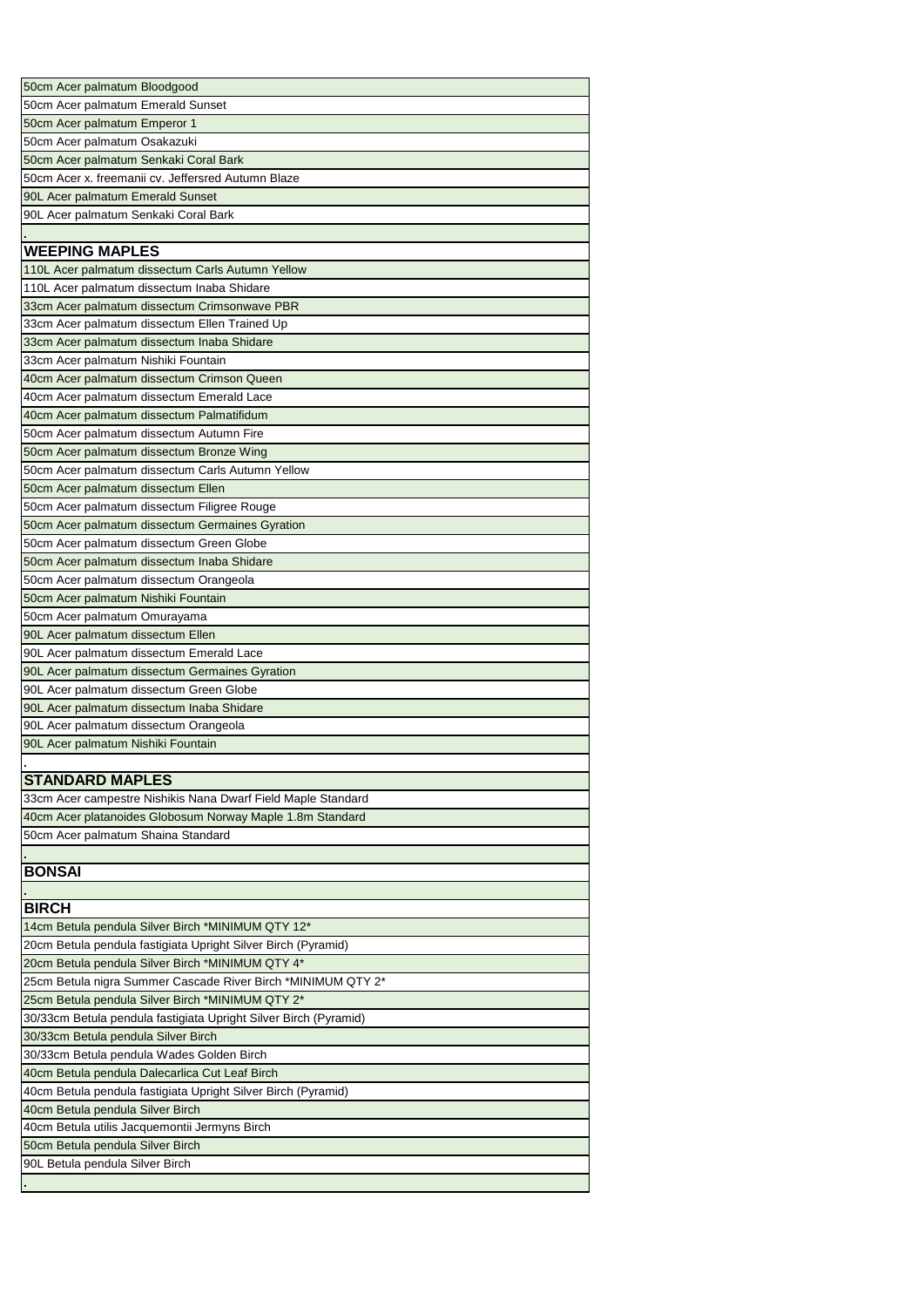| <b>BUXUS</b>                                                                                       |
|----------------------------------------------------------------------------------------------------|
| 110L Buxus sempervirens English Box Topiary Spiral                                                 |
| 14cm Buxus microphylla Faulkner Box *MINIMUM QTY 12*                                               |
| 25cm Buxus microphylla Faulkner Box Topiary Ball *MINIMUM QTY 2*                                   |
| 30/33cm Buxus microphylla japonica Japanese Box Topiary Ball                                       |
| 40cm Buxus microphylla japonica Japanese Box Topiary Ball                                          |
|                                                                                                    |
| 40cm Buxus microphylla koreana Korean Box Topiary Ball                                             |
| 50cm Buxus microphylla koreana Korean Box Topiary Ball                                             |
| <b>FRUIT</b>                                                                                       |
|                                                                                                    |
| 14cm Feijoa sellowiana Pineapple Guava **cannot send to TAS, WA or SA** *MINIMUM QTY 12*           |
|                                                                                                    |
| 14cm Vaccinium corymbosum Biloxi Blueberry **cannot send to SA, TAS, NT or WA** *MINIMUM QTY 6*    |
|                                                                                                    |
| 14cm Vaccinium corymbosum Misty Blueberry **cannot send to SA, TAS, NT or WA** *MINIMUM QTY 6*     |
|                                                                                                    |
| 14cm Vaccinium var. Sunshine Blue Blueberry ** cannot send to SA, TAS, NT or WA** * MINIMUM QTY 6* |
| 20cm Feijoa sellowiana Mammoth Pineapple Guava **cannot send to TAS, WA or SA** *MINIMUM QTY<br>4* |
|                                                                                                    |
| 20cm Feijoa sellowiana Pineapple Guava **cannot send to TAS, WA or SA** *MINIMUM QTY 4*            |
| 20cm Ficus carica Archipal Fig *MINIMUM QTY 4*                                                     |
| 20cm Ficus carica White Genoa Fig *MINIMUM QTY 4*                                                  |
| 20cm Malus domestica Coxs Orange Pippen Apple *MINIMUM QTY 4*                                      |
| 20cm Malus domestica Golden Delicious Apple *MINIMUM QTY 4*                                        |
| 20cm Malus domestica Granny Smith Apple *MINIMUM QTY 4*                                            |
| 20cm Malus domestica Gravenstein Apple *MINIMUM QTY 4*                                             |
| 20cm Malus domestica Jonathan Apple *MINIMUM QTY 4*                                                |
| 20cm Malus domestica Red Fuji Apple *MINIMUM QTY 4*                                                |
| 20cm Olea europaea Mission Olive *MINIMUM QTY 4*                                                   |
|                                                                                                    |
| 20cm Punica granatum Wonderful Pomegranate *MINIMUM QTY 4*                                         |
| 20cm Pyrus communis Baby Face Pear *MINIMUM QTY 4*                                                 |
| 20cm Pyrus communis Corella Pear *MINIMUM QTY 4*                                                   |
| 20cm Pyrus communis Williams Bon Chretien Pear *MINIMUM QTY 4*                                     |
| 20cm Pyrus pyrifolia Nashi Chojuro Pear *MINIMUM QTY 4*                                            |
| 20cm Pyrus pyrifolia Nashi Nijisseiki 20TH Century Pear *MINIMUM QTY 4*                            |
| 20cm Ribes alba White Currant *MINIMUM QTY 4*                                                      |
| 20cm Ribes nigrum Black Currant *MINIMUM QTY 4*                                                    |
| 20cm Rosmarinus officinalis Chefs Choice Rosemary *MINIMUM QTY 4*                                  |
| 20cm Rosmarinus officinalis Tuscan Blue Rosemary *MINIMUM QTY 4*                                   |
|                                                                                                    |
| 20cm Vaccinium var. Denise Blueberry **cannot send to SA, TAS, NT or WA** *MINIMUM QTY 4*          |
| 20cm Vaccinium var. Sunshine Blue Blueberry **cannot send to SA, TAS, NT or WA** *MINIMUM QTY 4*   |
| 25cm Ficus carica Preston Prolific Fig *MINIMUM QTY 2*                                             |
| 25cm Malus domestica Semi Dwarf Golden Delicious Apple *MINIMUM QTY 2*                             |
| 25cm Malus x domestica Magnus Summer Surprise™ Apple *MINIMUM QTY 2*                               |
| 25cm Punica granatum Wonderful Pomegranate *MINIMUM QTY 2*                                         |
| 25cm Pyrus communis Beurre Bosc Pear *MINIMUM QTY 2*                                               |
| 25cm Pyrus communis Corella Pear *MINIMUM QTY 2*                                                   |
| 25cm Vaccinium corymbosum Margaret Blueberry **CANNOT SEND TO SA, TAS, NT or WA**                  |
| *MINIMUM QTY 2*                                                                                    |
| 30/33cm Castanea sativa April Gold Chestnut                                                        |
| 30/33cm Castanea sativa Chestnut Seedling                                                          |
| 30/33cm Castanea x Bouche de Betizac Chestnut                                                      |
| 30/33cm Malus domestica Coxs Orange Pippen Semi Dwarf Apple                                        |
| 30/33cm Malus domestica Golden Delicious Apple                                                     |
| 30/33cm Malus domestica Granny Smith Semi Dwarf Apple                                              |
| 30/33cm Morus nigra Black English Mulberry                                                         |
| 30/33cm Morus nigra Black Mulberry                                                                 |
| 30/33cm Prunus armeniaca Divinity Apricot                                                          |
|                                                                                                    |
| 30/33cm Prunus avium Lapins Cherry                                                                 |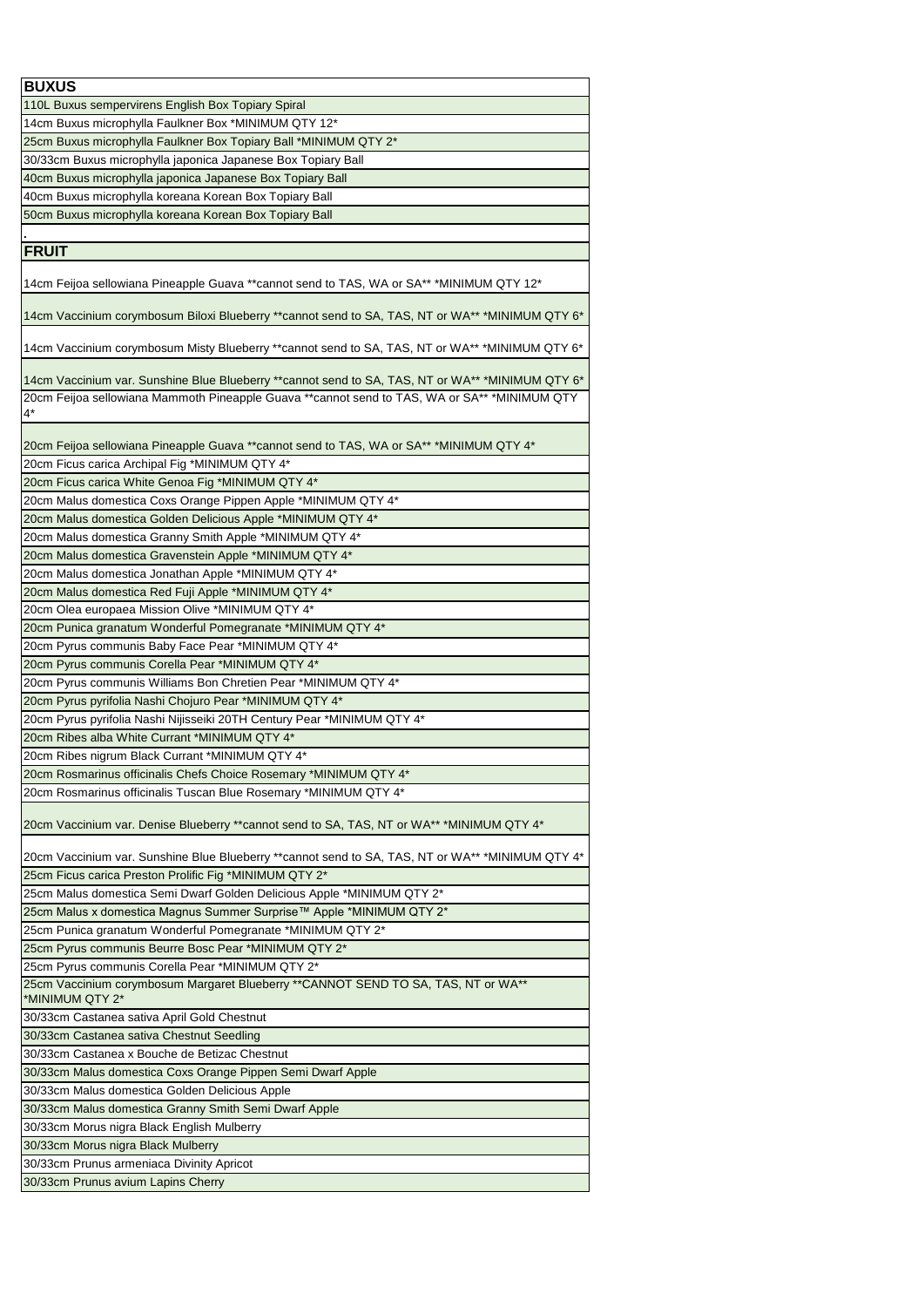| 30/33cm Prunus avium Sunburst Cherry                                                                                   |
|------------------------------------------------------------------------------------------------------------------------|
| 30/33cm Prunus persica Golden Queen Peach                                                                              |
| 30/33cm Prunus persica nucipersica Goldmine Nectarine                                                                  |
| 30/33cm Prunus salicina Ruby Blood Plum                                                                                |
| 30/33cm Punica granatum Wonderful Pomegranate                                                                          |
| 30/33cm Pyrus communis Baby Face Pear                                                                                  |
| 30/33cm Pyrus communis Josephine De Malines Pear                                                                       |
| 30/33cm Pyrus communis Sensation Pear                                                                                  |
| 30/33cm Pyrus communis Williams Bon Chretien Pear                                                                      |
| 30/33cm Pyrus pyrifolia Nashi Chojuro Pear                                                                             |
| 30/33cm Pyrus pyrifolia Nashi Nijisseiki 20TH Century Pear                                                             |
| 40cm Castanea sativa Red Spanish Chestnut                                                                              |
|                                                                                                                        |
| <b>STANDARDS and WEEPERS</b>                                                                                           |
| 30/33cm Catalpa bignonioides Nana Mop Top Catalpa 60cm Standard                                                        |
| 30/33cm Malus atrosanguinea Gorgeous Crab Apple 1.8m Standard ** cannot send to WA**                                   |
| 30/33cm Malus ioensis Plena Crab Apple 1.5m Standard                                                                   |
| 30/33cm Malus ioensis Plena Crab Apple 1.8m Standard                                                                   |
| 30/33cm Malus spectabilis Chinese Crab Apple 1.8m Standard                                                             |
| 30/33cm Prunus incisa Kojo No Mai Flowering Cherry 60cm Standard                                                       |
| 30/33cm Robinia pseudoacacia Umbraculifera Mop Top 1.2m Standard                                                       |
| 40cm Betula pendula Youngii Weeping Birch 1.8m Standard                                                                |
| 40cm Catalpa bignonioides Nana Mop Top Catalpa 1.2m Standard                                                           |
|                                                                                                                        |
| 40cm Malus ioensis Plena Crab Apple 1.5m Standard<br>40cm Prunus subhirtella Falling Snow Weeping Cherry 1.8m Standard |
|                                                                                                                        |
| 50cm Cercis canadensis Covey Lavender Twist Weeping Cercis                                                             |
| 50cm Prunus serrulata Cheals Weeping Cherry 1.8m Standard                                                              |
| 50cm Prunus subhirtella pendula Alba Weeping White Cherry 1.8m Standard                                                |
| 50cm Prunus subhirtella pendula Rosea Weeping Pink Cherry 1.8m Standard                                                |
|                                                                                                                        |
|                                                                                                                        |
| <b>GENERAL LINES</b>                                                                                                   |
| 14cm Alstroemeria Rock & Roll *MINIMUM QTY 6*                                                                          |
| 14cm Calodendron capense Cape Chestnut *MINIMUM QTY 4*                                                                 |
| 14cm Cedrus atlantica Atlas Cedar Seedling *MINIMUM QTY 12*                                                            |
| 14cm Cedrus deodara Himalayan Cedar *MINIMUM QTY 12*                                                                   |
| 14cm Magnolia loebneri Leonard Messel *MINIMUM QTY 3*                                                                  |
| 14cm Magnolia soulangeana *MINIMUM QTY 6*                                                                              |
| 14cm Magnolia stellata Gold Star *MINIMUM QTY 3*                                                                       |
| 14cm Magnolia x loebneri Merrill *MINIMUM QTY 3*                                                                       |
| 14cm Nyssa sylvatica Tupelo *MINIMUM QTY 6*                                                                            |
| 14cm Picea abies Norway Spruce *MINIMUM QTY 12*                                                                        |
| 14cm Prunus Iusitanica Portuguese Laurel *MINIMUM QTY 6*                                                               |
| 14cm Sambucus nigra Aurea Golden Elderberry *MINIMUM QTY 12*                                                           |
| 20cm Araucaria heterophylla Norfolk Island Pine *MINIMUM QTY 4*                                                        |
| 20cm Aucuba japonica Variegata Gold Dust Plant *MINIMUM QTY 4*                                                         |
| 20cm Berberis julianae Spring Glory *MINIMUM QTY 4*                                                                    |
| 20cm Berberis thunbergii Helmond Pillar *MINIMUM QTY 4*                                                                |
| 20cm Berberis thunbergii Rosy Glow *MINIMUM QTY 4*                                                                     |
| 20cm Berberis thunbergii Silver Beauty *MINIMUM QTY 4*                                                                 |
| 20cm Brachychiton acerifolius Illawarra Flame Tree *MINIMUM QTY 4*                                                     |
| 20cm Brachychiton populneus Kurrajong *MINIMUM QTY 4*                                                                  |
| 20cm Brachychiton populneus ssp trilobus Kurrajong *MINIMUM QTY 4*                                                     |
| 20cm Brugmansia x candida Frilly Pink *MINIMUM QTY 4*                                                                  |
| 20cm Buddleja davidii High Five *MINIMUM QTY 4*                                                                        |
| 20cm Buddleja davidii Santana *MINIMUM QTY 4*                                                                          |
| 20cm Buddleja Lo & Behold ™ Blue Chip *MINIMUM QTY 4*                                                                  |
| 20cm Buddleja Lo & Behold ™ Pink Micro Chip *MINIMUM QTY 4*                                                            |
| 20cm Callicarpa bodinieri var giraldii Beauty Berry *MINIMUM QTY 4*                                                    |
| 20cm Camellia sinensis Green Tea *MINIMUM QTY 4*                                                                       |
| 20cm Ceanothus papillosus Blue Pacific *MINIMUM QTY 4*                                                                 |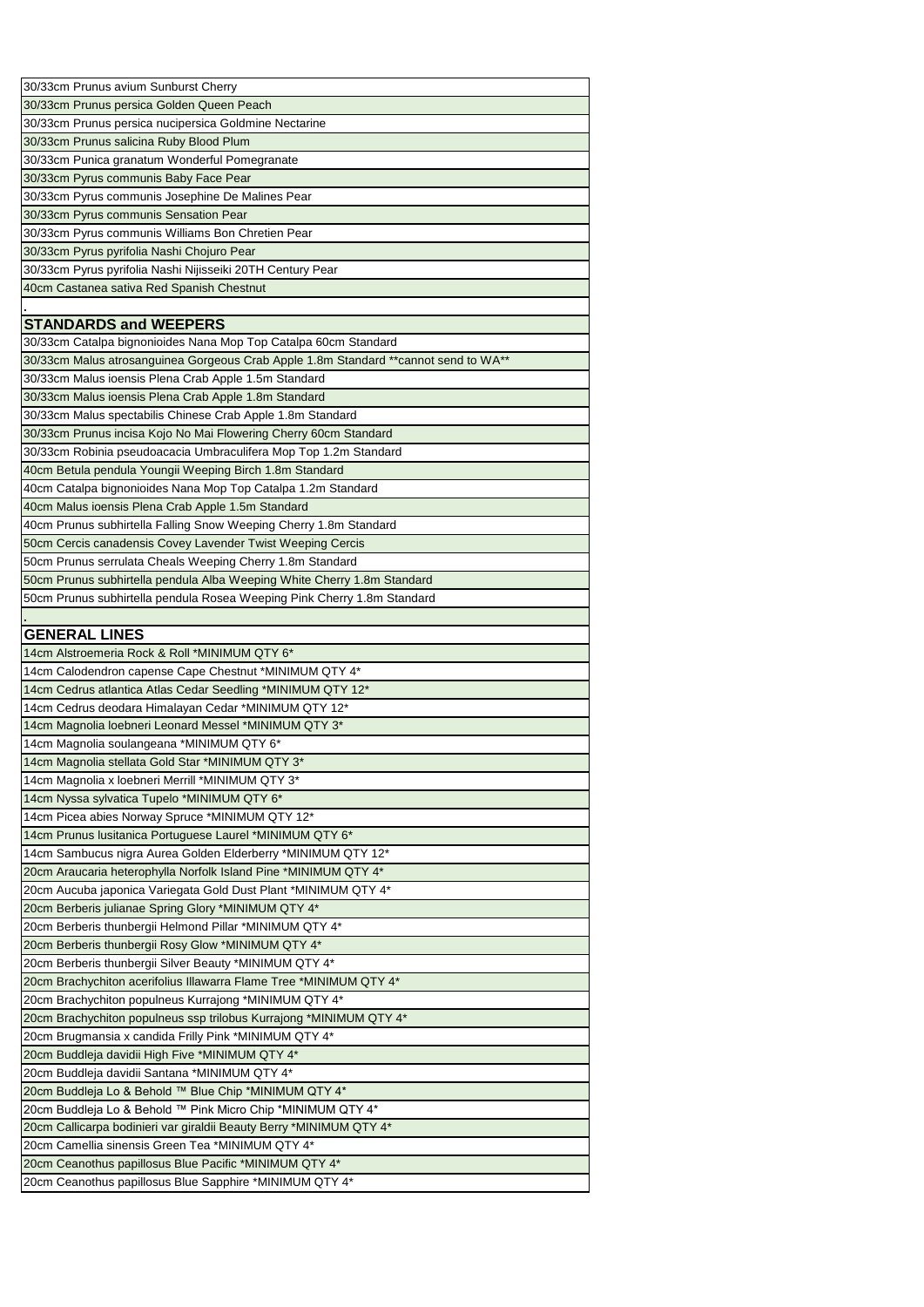| 20cm Cedrus deodara Himalayan Cedar *MINIMUM QTY 4*                                                                                                |
|----------------------------------------------------------------------------------------------------------------------------------------------------|
| 20cm Cercis chinensis Chinese Redbud *MINIMUM QTY 4*                                                                                               |
| 20cm Cercis siliquastrum Judas Tree *MINIMUM QTY 4*                                                                                                |
| 20cm Choisya ternata Mexican Orange Blossom *MINIMUM QTY 4*                                                                                        |
| 20cm Choisya x dewitteana White Dazzler *MINIMUM QTY 4*                                                                                            |
| 20cm Clethra arborea Lily of the Valley Tree *MINIMUM QTY 4*                                                                                       |
| 20cm Cornus alba Elegantissima *MINIMUM QTY 4*                                                                                                     |
| 20cm Cornus capitata Himalayan Dogwood *MINIMUM QTY 4*                                                                                             |
|                                                                                                                                                    |
| 20cm Cornus florida alba White Flowering Dogwood *MINIMUM QTY 4*<br>20cm Cornus florida var. rubra Pink Flowering Dogwood Seedling *MINIMUM QTY 4* |
|                                                                                                                                                    |
| 20cm Cornus kousa chinensis Chinese Dogwood *MINIMUM QTY 4*                                                                                        |
| 20cm Cornus sericea Sunshine *MINIMUM QTY 4*                                                                                                       |
| 20cm Cornus stolonifera flaviramea Yellow Stem Dogwood *MINIMUM QTY 4*                                                                             |
| 20cm Cotinus coggygria Golden Spirit Smokebush *MINIMUM QTY 4*                                                                                     |
| 20cm Cotinus coggygria x obovatus Grace Smokebush *MINIMUM QTY 4*                                                                                  |
| 20cm Crataegus phaenopyrum Washington Hawthorn *MINIMUM QTY 4*                                                                                     |
| 20cm Cryptomeria japonica Pygmy *MINIMUM QTY 4*                                                                                                    |
| 20cm Euphorbia x martini Ascot Rainbow PBR ** cannot send to WA** * MINIMUM QTY 4                                                                  |
| 20cm Fagus sylvatica purpurea Purple Beech *MINIMUM QTY 4*                                                                                         |
| 20cm Fraxinus griffithii Flowering Ash *MINIMUM QTY 4*                                                                                             |
| 20cm Ginkgo biloba Maidenhair Tree *MINIMUM QTY 4*                                                                                                 |
| 20cm Heuchera Forever Red *MINIMUM QTY 4*                                                                                                          |
| 20cm Hibiscus syriacus Double Plum *MINIMUM QTY 4*                                                                                                 |
| 20cm Hydrangea quercifolia Oak Leaf Hydrangea *MINIMUM QTY 4*                                                                                      |
| 20cm Hydrangea quercifolia Pee Wee *MINIMUM QTY 4*                                                                                                 |
| 20cm Hydrangea quercifolia Snowflake Hydrangea *MINIMUM QTY 4*                                                                                     |
| 20cm Hypericum moserianum Tricolour *MINIMUM QTY 4*                                                                                                |
| 20cm Ilex aquifolium Silver Milkmaid Holly ** cannot send to TAS or WA** * MINIMUM QTY 4*                                                          |
| 20cm Ilex crenata fastigiata Green Pillar / Sky Pencil Holly *MINIMUM QTY 4*                                                                       |
| 20cm Ilex meserveae Blue Angel Holly *MINIMUM QTY 4*                                                                                               |
| 20cm Ilex x altaclerensis Golden King Holly *MINIMUM QTY 4*                                                                                        |
| 20cm Juglans nigra Black Walnut Seedling *MINIMUM QTY 4*                                                                                           |
| 20cm Juniperus conferta Shore Juniper *MINIMUM QTY 4*                                                                                              |
| 20cm Juniperus horizontalis Glauca Creeping Juniper *MINIMUM QTY 4*                                                                                |
| 20cm Juniperus sabina Savin Juniper *MINIMUM QTY 4*                                                                                                |
| 20cm Juniperus taxifolia Lutchuensis Creeping Juniper *MINIMUM QTY 4*                                                                              |
| 20cm Koelreuteria paniculata Golden Rain Tree *MINIMUM QTY 4*                                                                                      |
| 20cm Lagerstroemia indica x fauriei Natchez White Crepe Myrtle Tree Form *MINIMUM QTY 4*                                                           |
| 20cm Larix kaempferi Japanese Larch *MINIMUM QTY 4*                                                                                                |
| 20cm Liquidambar styraciflua Liquid Amber *MINIMUM QTY 4*                                                                                          |
| 20cm Loropetalum chinense rubrum China Pink *MINIMUM QTY 4*                                                                                        |
| 20cm Magnolia grandiflora Exmouth *MINIMUM QTY 4*                                                                                                  |
| 20cm Magnolia grandiflora Little Gem *MINIMUM QTY 4*                                                                                               |
|                                                                                                                                                    |
| 20cm Magnolia soulangeana *MINIMUM QTY 4*                                                                                                          |
| 20cm Malus atrosanguinea Gorgeous Crab Apple **CANNOT SEND TO WA** *MINIMUM QTY 4*                                                                 |
| 20cm Malus Criknzam Crab Apple *MINIMUM QTY 2*                                                                                                     |
| 20cm Malus floribunda Crab Apple *MINIMUM QTY 4*                                                                                                   |
|                                                                                                                                                    |
| 20cm Malus ioensis Plena Crab Apple *MINIMUM QTY 4*                                                                                                |
| 20cm Malus JFS-KW5 Red Raindrops Crab Apple ** cannot send to WA** * MINIMUM QTY 4*                                                                |
| 20cm Malus profusion Crab Apple *MINIMUM QTY 4*                                                                                                    |
| 20cm Malus purpurea Crab Apple *MINIMUM QTY 4*                                                                                                     |
|                                                                                                                                                    |
| 20cm Malus trilobata Lebanese Crab Apple *MINIMUM QTY 4*                                                                                           |
| 20cm Malus yunnanensis Wychwood Ruby Crab Apple *MINIMUM QTY 2*                                                                                    |
| 20cm Melia azedarach White Cedar *MINIMUM QTY 4*                                                                                                   |
| 20cm Metasequoia glyptostroboides Dawn Redwood *MINIMUM QTY 4*                                                                                     |
| 20cm Nerium oleander Cerise *MINIMUM QTY 4*                                                                                                        |
| 20cm Nerium oleander Dwarf Double Pink *MINIMUM QTY 4*                                                                                             |
| 20cm Nerium oleander variegatum Double Variegated *MINIMUM QTY 4*                                                                                  |
| 20cm Parrotia persica Persian Witch Hazel *MINIMUM QTY 4*                                                                                          |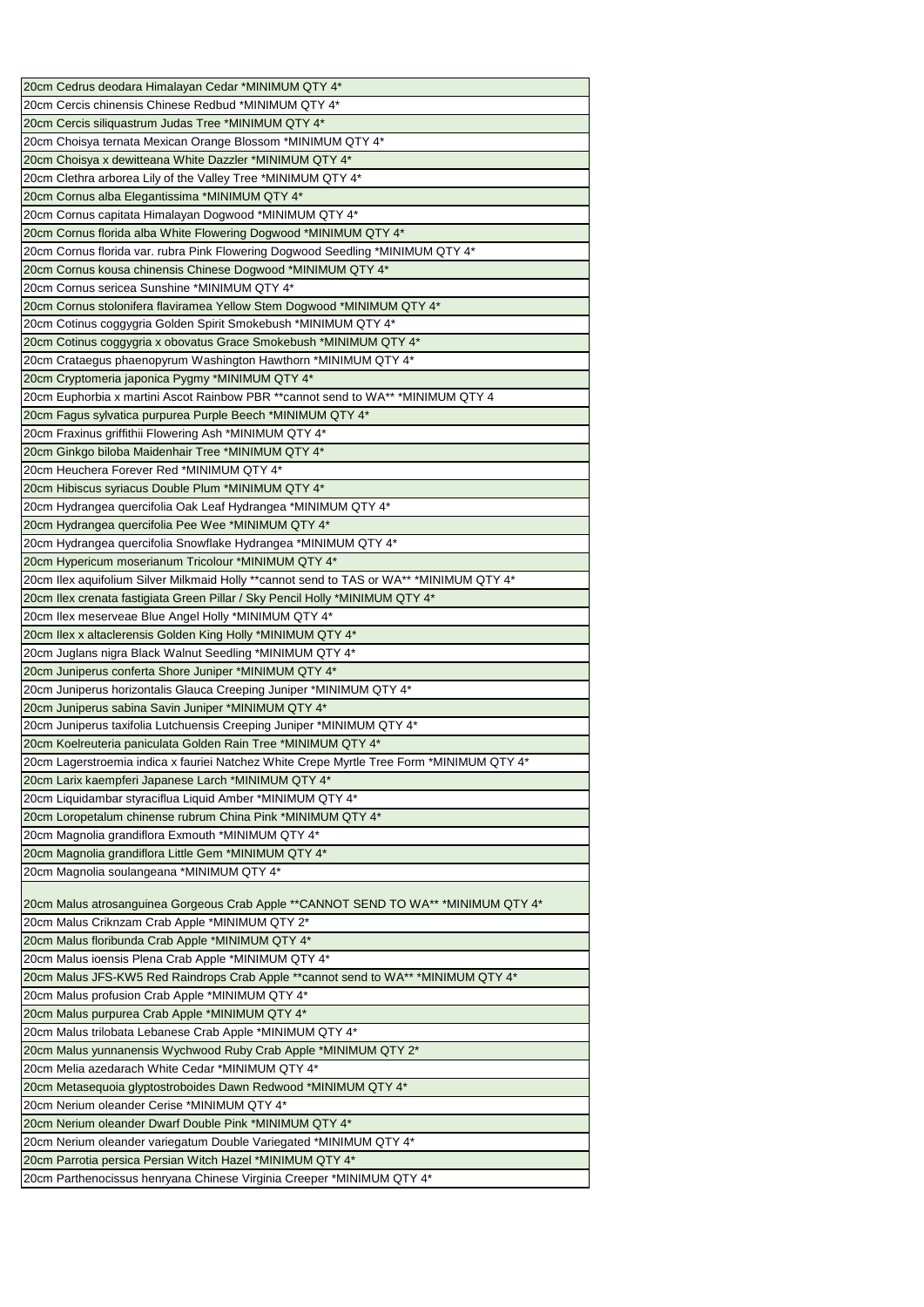| 20cm Philadelphus mexicanus Flore Plena Mock Orange *MINIMUM QTY 4*                                                       |
|---------------------------------------------------------------------------------------------------------------------------|
| 20cm Physocarpus opulifolius Angel Gold *MINIMUM QTY 4*                                                                   |
| 20cm Physocarpus opulifolius Green Ninebark *MINIMUM QTY 4*                                                               |
| 20cm Physocarpus opulifolius Nishiki Orange *MINIMUM QTY 4*                                                               |
| 20cm Physocarpus opulifolius Nishiki Red *MINIMUM QTY 4*                                                                  |
| 20cm Pieris formosa Forestii ** cannot send to TAS or WA** * MINIMUM QTY 4*                                               |
| 20cm Pieris japonica Christmas Cheer ** cannot send to TAS or WA** * MINIMUM QTY 4*                                       |
| 20cm Pinus patula Mexican Pine ** cannot send to WA** * MINIMUM QTY 4*                                                    |
|                                                                                                                           |
| 20cm Pistacia chinensis Chinese Pistachio *MINIMUM QTY 4*<br>20cm Platanus x acerifolia London Plane Tree *MINIMUM QTY 4* |
|                                                                                                                           |
| 20cm Prunus campanulata x incisa Okame Flowering Cherry *MINIMUM QTY 2*                                                   |
| 20cm Prunus cerasus J H Veitch Flowering Cherry *MINIMUM QTY 2*                                                           |
| 20cm Prunus Erecta Amanogowa Flowering Cherry *MINIMUM QTY 2*                                                             |
| 20cm Prunus Iusitanica Portuguese Laurel *MINIMUM QTY 4*                                                                  |
| 20cm Prunus serrulata Kanzan Flowering Cherry *MINIMUM QTY 2*                                                             |
| 20cm Prunus serrulata Ojochin Flowering Cherry *MINIMUM QTY 2*                                                            |
| 20cm Prunus Shirotae Mount Fuji Flowering Cherry *MINIMUM QTY 2*                                                          |
| 20cm Prunus subhirtella Autumnalis Flowering Cherry *MINIMUM QTY 2*                                                       |
| 20cm Prunus subhirtella Fukubana Flowering Cherry *MINIMUM QTY 2*                                                         |
| 20cm Prunus x yedoensis Yoshino Flowering Cherry *MINIMUM QTY 2*                                                          |
| 20cm Pseudopanax lessonii Purpurea Coastal Purple 5 Finger *MINIMUM QTY 4*                                                |
| 20cm Punica granatum nana Dwarf Pomegranate *MINIMUM QTY 4*                                                               |
| 20cm Pyrus calleryana Capital Ornamental Pear *MINIMUM QTY 4*                                                             |
| 20cm Pyrus calleryana x betulaefolia Edgedell Ornamental Pear *MINIMUM QTY 4*                                             |
| 20cm Pyrus ussuriensis Manchurian Pear *MINIMUM QTY 4*                                                                    |
| 20cm Quercus acutissima Sawtooth Oak *MINIMUM QTY 4*                                                                      |
| 20cm Quercus bicolour Swamp White Oak *MINIMUM QTY 4*                                                                     |
| 20cm Quercus castaneifolia Chestnut Leafed Oak *MINIMUM QTY 4*                                                            |
| 20cm Quercus cerris Turkey Oak *MINIMUM QTY 4*                                                                            |
| 20cm Quercus dentata Daimyo Oak *MINIMUM QTY 4*                                                                           |
| 20cm Quercus palustris Pin Oak *MINIMUM QTY 4*                                                                            |
| 20cm Rhaphiolepis indica Springtime *MINIMUM QTY 4*                                                                       |
| 20cm Ribes sanguineum Red Flowering Currant *MINIMUM QTY 4*                                                               |
| 20cm Robinia pseudoacacia Frisia *MINIMUM QTY 4*                                                                          |
| 20cm Sambucus nigra Aurea Golden Elderberry *MINIMUM QTY 4*                                                               |
| 20cm Sambucus nigra Black Tower Elderberry PBR *MINIMUM QTY 4*                                                            |
| 20cm Styphnolobium japonicum Japanese Pagoda Tree *MINIMUM QTY 4*                                                         |
| 20cm Symphoricarpos orbiculatus Coralberry **cannot send to WA** *MINIMUM QTY 4*                                          |
| 20cm Syringa wolfii Wolfs Lilac *MINIMUM QTY 4*                                                                           |
|                                                                                                                           |
|                                                                                                                           |
| 20cm Taxodium distichum Bald Cypress *MINIMUM QTY 4*                                                                      |
| 20cm Teucrium fruticans Germander *MINIMUM QTY 4*                                                                         |
| 20cm Triadica sebifera Chinese Tallow Tree Form *MINIMUM QTY 4*                                                           |
| 20cm Ulmus parvifolia Chinese Elm *MINIMUM QTY 4*                                                                         |
| 20cm Viburnum carlesii Korean Spice *MINIMUM QTY 4*                                                                       |
| 20cm Viburnum odoratissimum Awabuki *MINIMUM QTY 4*                                                                       |
| 20cm Viburnum odoratissimum Emerald Jewel *MINIMUM QTY 4*                                                                 |
| 20cm Viburnum odoratissimum Sweet Viburnum *MINIMUM QTY 4*                                                                |
| 20cm Viburnum plicatum Mariesii *MINIMUM QTY 4*                                                                           |
| 20cm Viburnum plicatum Pink Beauty *MINIMUM QTY 4*                                                                        |
| 20cm Viburnum plicatum tomentosum Japanese Snowball *MINIMUM QTY 4*                                                       |
| 20cm Viburnum x burkwoodii Burkwood Viburnum *MINIMUM QTY 4*                                                              |
| 20cm Wisteria frutescens Amethyst Falls *MINIMUM QTY 4*                                                                   |
| 25cm Albizia julibrissin Pink Silk Tree *MINIMUM QTY 2*                                                                   |
| 25cm Cercis chinensis Avondale *MINIMUM QTY 2*                                                                            |
| 25cm Cornus kousa chinensis Chinese Dogwood *MINIMUM QTY 2*                                                               |
| 25cm Liquidambar styraciflua Liquid Amber *MINIMUM QTY 2*                                                                 |
| 25cm Malus ioensis Plena Crab Apple *MINIMUM QTY 2*                                                                       |
| 25cm Platanus orientalis insularis Autumn Glory Plane Tree *MINIMUM QTY 2*                                                |
| 25cm Platanus x acerifolia London Plane Tree *MINIMUM QTY 2*                                                              |
| 25cm Prunus campanulata Taiwan Cherry *MINIMUM QTY 2*                                                                     |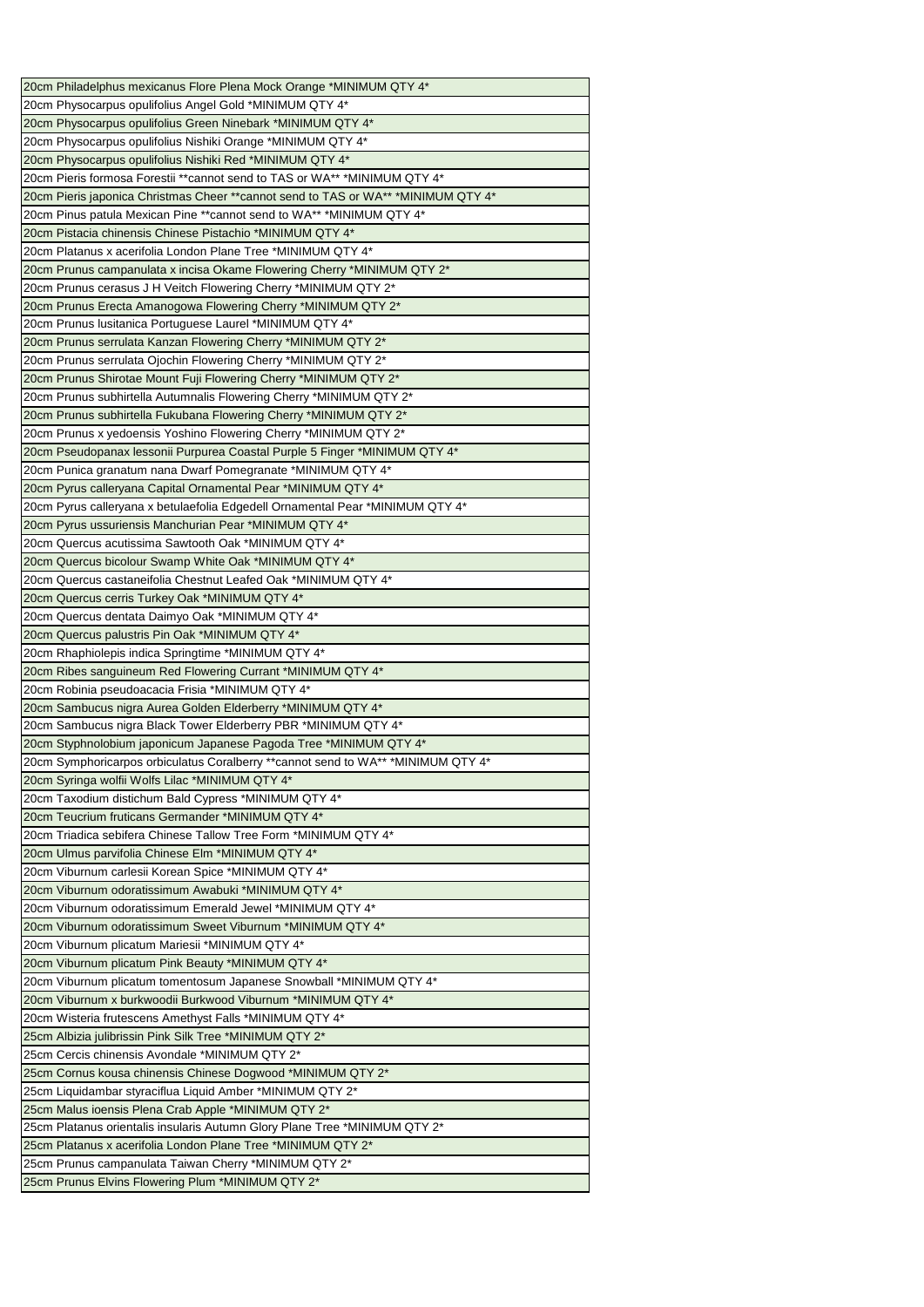| 25cm Prunus Shirotae Mount Fuji Flowering Cherry *MINIMUM QTY 2*                    |
|-------------------------------------------------------------------------------------|
| 25cm Quercus rubra Red Oak *MINIMUM QTY 2*                                          |
| 30/33cm Albizia julibrissin Pink Silk Tree                                          |
| 30/33cm Carpinus betulus fastigiata Upright Hornbeam                                |
| 30/33cm Cephalotaxus harringtonii Fastigiata Plum Yew                               |
| 30/33cm Cercis canadensis alba                                                      |
| 30/33cm Cercis canadensis Eastern Redbud                                            |
| 30/33cm Cercis chinensis Avondale Bush Form                                         |
|                                                                                     |
| 30/33cm Cercis chinensis Avondale Tree Form                                         |
| 30/33cm Cornus florida var. rubra Pink Flowering Dogwood                            |
| 30/33cm Cornus kousa chinensis Chinese Dogwood                                      |
| 30/33cm Fagus sylvatica European Beech                                              |
| 30/33cm Fraxinus excelsior Aurea Golden Ash                                         |
| 30/33cm Ilex crenata fastigiata Green Pillar / Sky Pencil Holly                     |
| 30/33cm Koelreuteria paniculata Golden Rain Tree                                    |
| 30/33cm Laburnocytisus Adamii Pink Laburnum                                         |
| 30/33cm Laburnum x watereri Vossii Golden Chain Tree                                |
| 30/33cm Lagerstroemia indica Houston Crepe Myrtle Bush Form                         |
| 30/33cm Lagerstroemia indica New Orleans Crepe Myrtle Bush Form                     |
| 30/33cm Lagerstroemia indica x fauriei Ruffled Red Magic Crepe Myrtle PBR Bush Form |
| 30/33cm Lagerstroemia indica x fauriei Sioux Crepe Myrtle Tree Form                 |
|                                                                                     |
| 30/33cm Liquidambar styraciflua Liquid Amber                                        |
| 30/33cm Liquidambar styraciflua Oakville Highlight                                  |
| 30/33cm Liquidambar styraciflua Slender Silhouette                                  |
| 30/33cm Liquidambar styraciflua Worplesdon                                          |
| 30/33cm Magnolia denudata Yulan                                                     |
| 30/33cm Magnolia doltsopa Fairy White                                               |
| 30/33cm Magnolia grandiflora Kay Parris                                             |
| 30/33cm Magnolia grandiflora Little Gem                                             |
| 30/33cm Magnolia grandiflora MGTIG Greenback                                        |
| 30/33cm Magnolia loebneri Leonard Messel                                            |
| 30/33cm Magnolia x Inspiration                                                      |
| 30/33cm Malus atrosanguinea Gorgeous Crab Apple ** cannot send to WA**              |
| 30/33cm Malus coronaria Charlottae Crab Apple                                       |
| 30/33cm Malus Criknzam Crimson Knight™ Crab Apple ** cannot send to WA**            |
|                                                                                     |
| 30/33cm Malus floribunda Crab Apple                                                 |
| 30/33cm Malus ioensis Plena Crab Apple                                              |
| 30/33cm Malus ioensis Rubra Crab Apple                                              |
| 30/33cm Malus JFS-KW5 Royal Raindrops ™ Crab Apple **cannot send to WA**            |
| 30/33cm Malus profusion Crab Apple                                                  |
| 30/33cm Malus purpurea Crab Apple                                                   |
| 30/33cm Malus Rejzam Rejoice™ Crab Apple                                            |
| 30/33cm Malus Sutyzam Sugar Tyme™ Crab Apple                                        |
| 30/33cm Malus transitoria Golden Raindrops Crab Apple                               |
| 30/33cm Malus trilobata Lebanese Crab Apple                                         |
| 30/33cm Malus yunnanensis Wychwood Ruby Crab Apple                                  |
| 30/33cm Melia azedarach White Cedar                                                 |
| 30/33cm Morus alba Unryu Contorted Mulberry                                         |
|                                                                                     |
| 30/33cm Olea europaea Tolleys Upright Olive                                         |
| 30/33cm Platanus x acerifolia London Plane Tree                                     |
| 30/33cm Populus euramericana x nigra Crows Nest Poplar ** cannot send to WA**       |
| 30/33cm Populus nigra italica Lombardy Poplar                                       |
| 30/33cm Populus simonii fastigiata Simons Poplar ** cannot send to WA**             |
| 30/33cm Populus tremuloides Quaking Aspen                                           |
| 30/33cm Prunus campanulata Taiwan Cherry                                            |
| 30/33cm Prunus cerasifera nigra fastigiata Purple Leaf Upright Plum                 |
| 30/33cm Prunus cerasifera nigra Purple Leaf Flowering Plum                          |
| 30/33cm Prunus cerasus J H Veitch Flowering Cherry                                  |
| 30/33cm Prunus Elvins Flowering Plum                                                |
| 30/33cm Prunus Erecta Amanogowa Flowering Cherry                                    |
| 30/33cm Prunus persica Lillian Burrows Flowering Peach                              |
|                                                                                     |